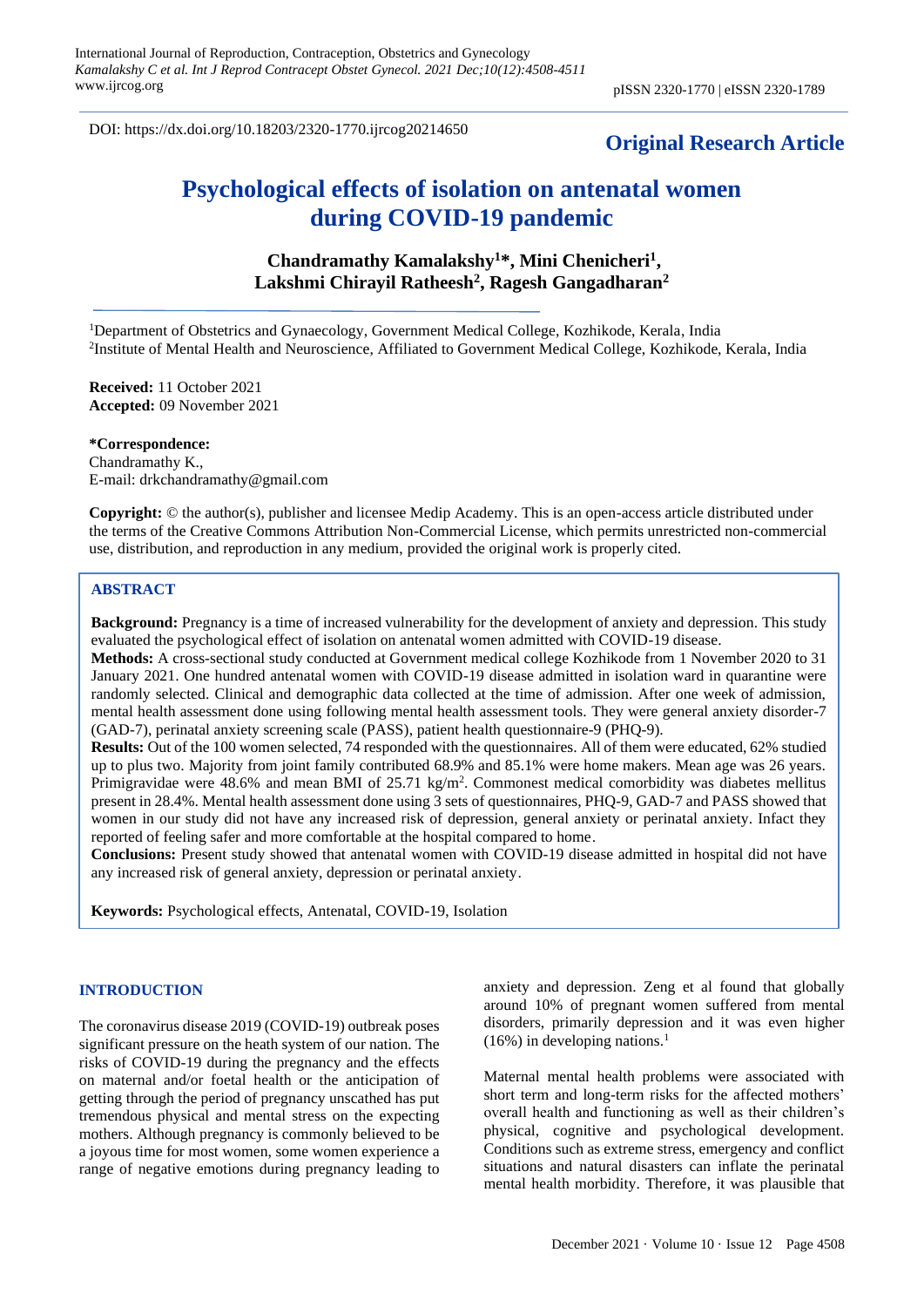pregnant women were vulnerable to mental ill health during COVID-19 pandemic.

Corbett et al in their survey conducted in pregnant women in second and third trimester of pregnancy identified that, 35% of the pregnant ladies were self-isolating due to the fear of acquiring COVID-19 infection.<sup>2</sup> Fakari et al found that concern and stress in pregnancy were associated with side effects such as preeclampsia, depression, increased nausea and vomiting during pregnancy, preterm labour and low birth weight.<sup>3</sup>

In this background, we conducted the study to examine the psychological effects of quarantine on expectant mothers admitted with COVID-19 disease in the isolation ward at medical college Kozhikode.

# *Aim*

The aim was to study the psychological effect of isolation on antenatal women admitted with COVID-19 disease.

# **METHODS**

A cross-sectional study was conducted at government medical college Kozhikode from 1 November 2020 to 31 January 2021. The study protocol was approved by the institutional ethics committee (IEC) vide no. GMCKKD/RP 2020/IEC/522 dated 2 November 2020.

Written informed consent was obtained from the antenatal women admitted in the isolation ward. One hundred antenatal women with COVID-19 disease admitted in isolation ward who come under the age group of 18-41 years were selected randomly. Women who were on any psychiatric medications or who had history of psychiatric illness were excluded.

# *Data collection*

Women either tested positive for COVID-19 or suspected were admitted in the isolation ward or private rooms. The rapid antigen test was used for diagnosis of COVID-19 in our institution. For women who were at high-risk category for operative intervention, RT-PCR or TRUNAAT was also done.

Clinical and demographic details collected regarding age, gravida, parity, gestational age, educational status and any medical co-morbidities. This information recorded along with their contact number. Complete clinical examination and relevant investigations were done. Appropriate obstetric care was given as per guidelines. Patients were counselled by the obstetrician and counsellor and option of personal contact if necessary was given. They were seen daily for the next one week. After one week of admission, psychological experience was assessed by mental health team. All the women were interviewed by audio/video call using semi structured questionnaires.

Mental health assessment questionnaires used were GAD-7, PASS, PHQ-9.

GAD-7 developed by Splitzer et al 2006, was used for assessing general anxiety of women.<sup>4</sup> It consisted of 7 questions and each having scores ranging from 0 to 3.

Total score of 5, 10 and 15 were taken as the cut-off points for mild, moderate and severe anxiety respectively. When used as scoring tool, further evaluation was recommended when the score was 10 or more.

PASS scale developed by Somerville et al and primary validation done by department of health, state of Western Australia 2013.<sup>5</sup> This will assess the anxiety related to their pregnancy and childbirth, having scores ranging from 0-3.

PHQ 9 was developed by Kroenke et al consist of 9 questions related to mental health, mainly depression, each has 4 scores ranging from 0-3.<sup>6</sup>

With these questionnaires, presence of general anxiety, depression or perinatal anxiety were recorded. The data analysed by SPSS version 16.

# **RESULTS**

Of 100 study participants selected, complete information could be collected from 74 women. Age of the women was between 19 and 41 years with mean age 26±5.3 years.

# **Table 1: Educational status.**

| <b>Education</b>    |    | Number Percentage |
|---------------------|----|-------------------|
| 12th standard       | 46 | 62.2              |
| <b>Graduates</b>    |    | 36.5              |
| <b>Professional</b> |    | 14                |
| Total               |    | 100               |

All were educated, 28 (37.9%) were graduates and above.

#### **Table 2: Employment status.**

| <b>Occupation</b> | <b>Frequency</b> | Percentage |
|-------------------|------------------|------------|
| Unemployed        |                  | 85.1       |
| <b>Employed</b>   |                  | 6.8        |
| <b>Student</b>    |                  |            |
| <b>Total</b>      |                  | $\Omega$   |

Majority were home makers contributing 64 (85.6%).

#### **Table 3: Gravidae.**

| <b>Gravida</b>     | <b>Frequency Percentage</b> |      |
|--------------------|-----------------------------|------|
| Primi              | 36                          | 48.6 |
| Multi              | 35                          | 47.3 |
| <b>Grand multi</b> |                             |      |
| <b>Total</b>       | 7Λ                          | 100  |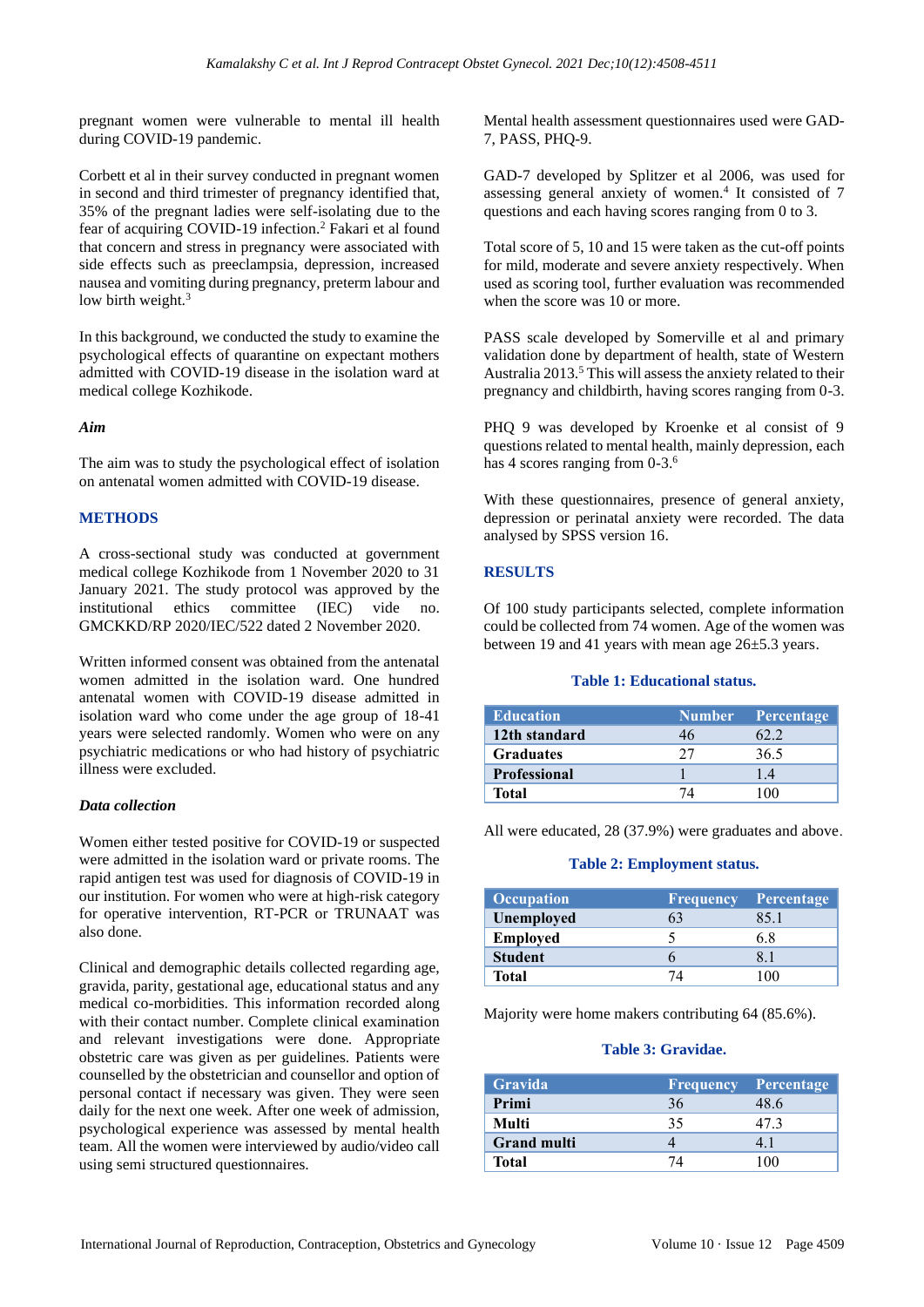Gravidae: 48.6% were primigravidae.

## *Family type*

Regarding family type, 52 (69.3%) were from joint family.

## *Hospital stay*

Number of days of hospital stay range from 2 to 27 days with mean of 8.39±4.5 days.

Symptoms of COVID-19 disease was present in 25 (33.8%) women and 49 (66.2%) were asymptomatic. History of contact with covid positive patients present in 12 (16.2%) cases. None of the women had history of interstate or international travel. Two of them from hot spot area.

#### **Table 4: BMI.**

| <b>BMI</b> ( $kg/m2$ )       | <b>Frequency</b> | Percentage |
|------------------------------|------------------|------------|
| Underweight >19              |                  | 6.70       |
| Normal 19 to 24              | 23               | 31.08      |
| Overweight 25 to 29          | 29               | 39.18      |
| Obese 30 to 34               | 14               | 18.91      |
| Morbid obese 35 and<br>above |                  | 5.4        |
| <b>Total</b>                 | 74               |            |

Mean BMI was  $25.8 \pm 5$  kg/m<sup>2</sup>.

#### **Table 5: Medical comorbidities.**

| <b>Comorbidity</b>       | <b>Frequency</b> | Percentage |
|--------------------------|------------------|------------|
| <b>Nil</b>               | 46               | 62.2       |
| Anaemia                  |                  | 1.4        |
| <b>Diabetes</b>          | 21               | 28.4       |
| <b>Thyroid disorders</b> | 2                | 2.7        |
| Cardiac disease          |                  | 2.7        |
| <b>Others</b>            | 2                | 2.7        |
| <b>Total</b>             | 74               | 100        |

Medical comorbidities present in 28 (37.8%) and commonest was diabetes mellitus.

#### **Table 6: Psychological status.**

| <b>Scores</b>     | <b>PHQ</b> | <b>GAD</b> | <b>PASS</b> |
|-------------------|------------|------------|-------------|
| Mean              | 2.38       | 1.55       | 4.96        |
| Median            | 1.00       | 0.00       | 2.00        |
| Std.<br>deviation | 3.79       | 3.62       | 9.39        |
| <b>Minimum</b>    | 0          | 0          | 0           |
| <b>Maximum</b>    | 21         | 17         | 47          |
| Percentile        |            |            |             |
| 25                | 0.00       | 0.00       | 0.00        |
| 50                | 1.00       | 0.00       | 2.00        |
| 75                | 3.00       | 1.00       | 4.00        |

#### *Psychological health assessment*

#### *PHQ category*

On administering the PHQ, the average score obtained was 2.38 and mid value as 1. Minimum score obtained was 0 and the maximum score 21 and IQR 3. It meant that no depressive symptoms was present in majority as mild depression should have a minimum score of 5.

#### *GAD category*

On administering GAD-7 to measure anxiety symptoms of the respondents, the average value obtained was 1.55 which meant low anxiety level. Minimum score obtained was 0 and the maximum score 17 with median 0 and IQR 1.

#### *PASS category*

On administering PASS the average score obtained was 4.96, that means minimal perinatal anxiety was reported among respondents and the mid value as 2, the minimum score of 0 and the maximum score 47 with IQR 4 (Table 6).

# **DISCUSSION**

Out of the 100 women selected, 74 responded with the questionnaires set for mental health. All of them were educated, 62% studied up to 12<sup>th</sup> standard plus two and rest of them above  $12<sup>th</sup>$  standard plus two. Majority from joint family contributed 68.9% and 85.1% were home makers. Mean age was 26 years and range between 19 and 41 years. Associated medical comorbidities present in 37.8% of women, of which diabetes mellitus was common seen in 28.4%. Mean duration of hospital stay was 8 days and ranges from 1 to 27 days.

Mental health assessment was done using 3 sets of questionnaires, PHQ-9, GAD-7 and PASS showed that women in our study did not have any increased risk of depression, general anxiety or perinatal anxiety. Infact they reported of feeling safer and more comfortable at the hospital compared to home.

Gabriele et al reported 46% of antenatal women had anxiety regarding transmission of COVID-19 to the foetus.<sup>7</sup> A survey by Davenport et al reported significant increase in depression and anxiety during the pandemic, 15% depression before COVID-19 pandemic increased to 40.7% during pandemic and anxiety increased from 29% to 72%. 8 In a systematic review by Ali et al highlighted the importance of screening for anxiety and depression in existing antenatal programs to provide proper support to pregnant women.<sup>9</sup> Sri Lankan study by Agampodi et al revealed 16.2% prevalence of antenatal depression in 2013.<sup>10</sup> Patabendige et al in their study showed that COVID-19 pandemic had resulted in an increase in